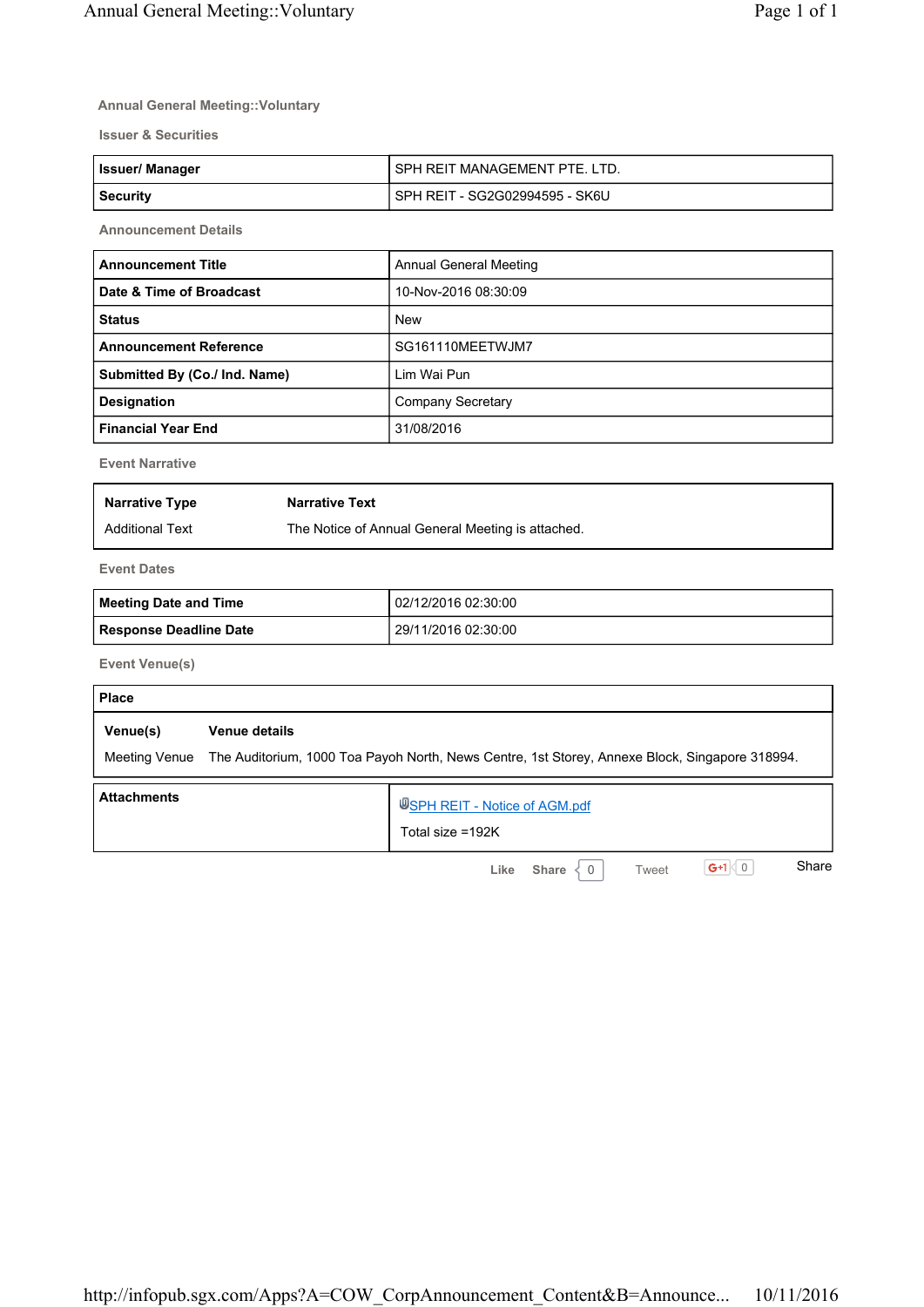### SPH REIT

(Constituted in the Republic of Singapore pursuant to a Trust Deed dated 9 July 2013 (as amended))

NOTICE IS HEREBY GIVEN that the Third Annual General Meeting of the holders of units of SPH REIT (the "SPH REIT", and the holders of units of SPH REIT, "Unitholders") will be held at The Auditorium, 1000 Toa Payoh North, News Centre, 1st Storey, Annexe Block, Singapore 318994 on Friday, December 2, 2016 at 2.30 p.m. for the following business:

## ORDINARY BUSINESS

- 1. To receive and adopt the Report of DBS Trustee Limited, as trustee of SPH REIT (the "Trustee"), the statement by SPH REIT Management Pte. Ltd., as manager of SPH REIT (the "Manager"), and the Audited Financial Statements of SPH REIT for the financial year ended August 31, 2016 together with the Auditors' Report thereon. *(Ordinary Resolution 1)*
- 2. To re-appoint KPMG LLP as the Auditors of SPH REIT to hold office until the conclusion of the next Annual General Meeting of SPH REIT, and to authorise the Manager to fix their remuneration. *(Ordinary Resolution 2)*

## SPECIAL BUSINESS

To consider and, if thought fit, to pass, with or without modifications, the following resolutions:

- 3. That pursuant to Clause 5 of the trust deed constituting SPH REIT (as amended) (the "Trust Deed") and the listing rules of Singapore Exchange Securities Trading Limited (the "SGX-ST"), authority be and is hereby given to the Manager to:
	- (a) (i) issue units in SPH REIT ("Units") whether by way of rights, bonus or otherwise; and/or
		- (ii) make or grant offers, agreements or options (collectively, "Instruments") that might or would require Units to be issued, including but not limited to the creation and issue of (as well as adjustments to) securities, warrants, debentures or other instruments convertible into Units,

at any time and upon such terms and conditions and for such purposes and to such persons as the Manager may in its absolute discretion deem fit; and

(b) issue Units in pursuance of any Instruments made or granted by the Manager while this Resolution was in force (notwithstanding that the authority conferred by this Resolution may have ceased to be in force at the time such Units are issued),

#### provided that:

(A) the aggregate number of Units to be issued pursuant to this Resolution (including Units to be issued in pursuance of Instruments made or granted pursuant to this Resolution) shall not exceed fifty per cent. (50%) of the total number of issued Units (excluding treasury Units, if any) (as calculated in accordance with sub-paragraph (B) below), of which the aggregate number of Units to be issued other than on a pro rata basis to existing Unitholders (including Units to be issued in pursuance of Instruments made or granted pursuant to this Resolution) shall not exceed twenty per cent. (20%) of the total number of issued Units (excluding treasury Units, if any) (as calculated in accordance with sub-paragraph (B) below);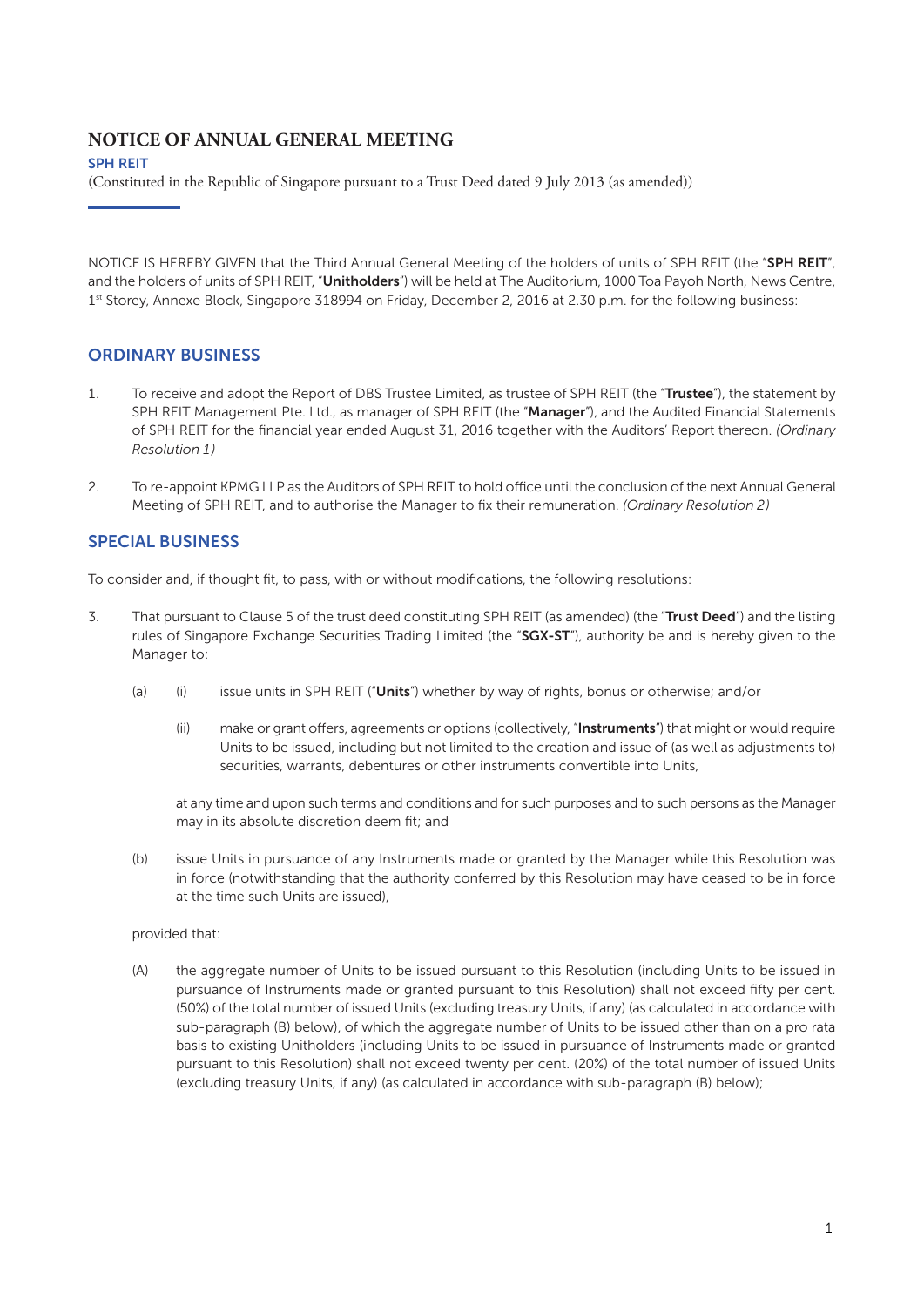- (B) subject to such manner of calculation as may be prescribed by the SGX-ST for the purpose of determining the aggregate number of Units that may be issued under sub-paragraph (A) above, the total number of issued Units (excluding treasury Units, if any) shall be based on the number of issued Units (excluding treasury Units, if any) at the time this Resolution is passed, after adjusting for:
	- (i) any new Units arising from the conversion or exercise of any Instruments which are outstanding or subsisting at the time this Resolution is passed; and
	- (ii) any subsequent bonus issue, consolidation or subdivision of Units;
- (C) in exercising the authority conferred by this Resolution, the Manager shall comply with the provisions of the Listing Manual of the SGX-ST for the time being in force (unless such compliance has been waived by the SGX-ST) and the Trust Deed for the time being in force (unless otherwise exempted or waived by the Monetary Authority of Singapore);
- (D) unless revoked or varied by Unitholders in a general meeting of Unitholders, the authority conferred by this Resolution shall continue in force until (i) the conclusion of the next Annual General Meeting of SPH REIT or (ii) the date by which the next Annual General Meeting of SPH REIT is required by applicable regulations to be held, whichever is earlier;
- (E) where the terms of the issue of the Instruments provide for adjustment to the number of Instruments or Units into which the Instruments may be converted in the event of rights, bonus or other capitalisation issues or any other events, the Manager is authorised to issue additional Instruments or Units pursuant to such adjustment notwithstanding that the authority conferred by this Resolution may have ceased to be in force at the time the Instruments or Units are issued; and
- (F) the Manager, any director of the Manager, and the Trustee, be and are hereby severally authorised to complete and to do all such acts and things (including executing all such documents as may be required) as the Manager, such director of the Manager, or, as the case may be, the Trustee may consider expedient or necessary or in the interest of SPH REIT to give effect to the authority conferred by this Resolution*. (Ordinary Resolution 3)*

*(Please see Explanatory Note 1)*

- 4. That:
	- (a) approval be and is hereby given to amend the Trust Deed to include provisions regarding electronic communications of notices and documents to Unitholders of SPH REIT in the manner set out in Annex A of the appendix to the Notice of Annual General Meeting (the "Appendix") dated 10 November 2016 (the "Proposed Electronic Communications Trust Deed Supplement"); and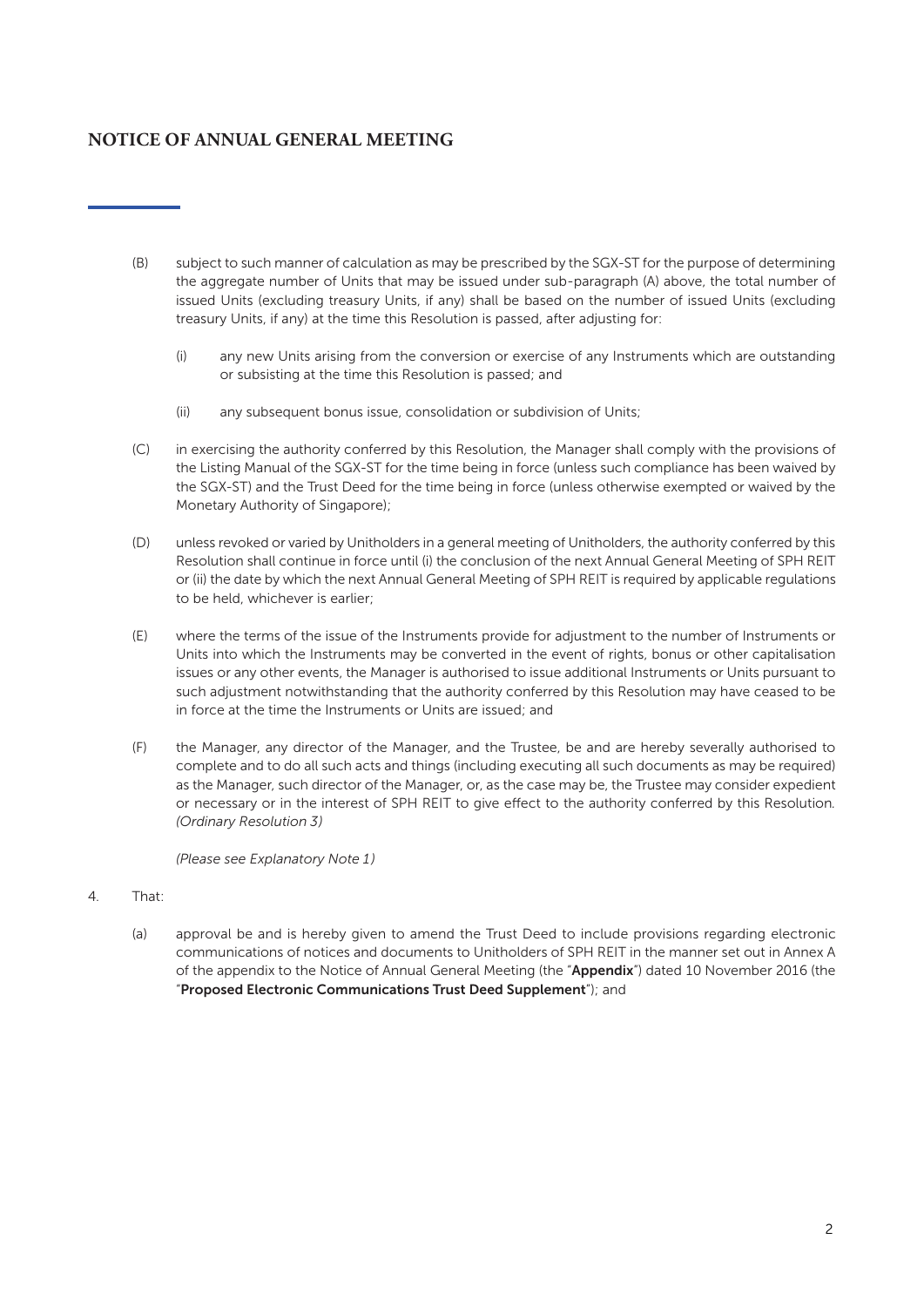(b) the Manager, any director of the Manager, and the Trustee be and are hereby severally authorised to complete and do all such acts and things (including executing all such documents as may be required) as the Manager, such director of the Manager or, as the case may be, the Trustee may consider expedient or necessary or in the interests of SPH REIT to give effect to the Proposed Electronic Communications Trust Deed Supplement. *(Extraordinary Resolution 4)*

*(Please see Explanatory Note 2)*

By Order of the Board SPH REIT MANAGEMENT PTE. LTD. as manager of SPH REIT

Lim Wai Pun Khor Siew Kim Company Secretaries

Singapore, 10 November 2016

## EXPLANATORY NOTES:

### 1. Ordinary Resolution 3

The Ordinary Resolution 3 above, if passed, will empower the Manager from the date of this Annual General Meeting until (i) the conclusion of the next Annual General Meeting of SPH REIT or (ii) the date by which the next Annual General Meeting of SPH REIT is required by the applicable laws and regulations or the Trust Deed to be held, whichever is earlier, or (iii) the date on which such authority is revoked or varied by the Unitholders in a general meeting, whichever is the earliest, to issue Units, to make or grant Instruments and to issue Units pursuant to such Instruments, up to a number not exceeding fifty per cent. (50%) of the total number of issued Units, with a sub-limit of twenty per cent. (20%) for issues other than on a pro rata basis to existing Unitholders (in each case, excluding treasury Units, if any).

For the purpose of determining the aggregate number of Units that may be issued, the percentage of issued Units will be calculated based on the total number of issued Units at the time Ordinary Resolution 3 is passed, after adjusting for (i) new Units arising from the conversion or exercise of any Instruments which are outstanding at the time this Resolution is passed and (ii) any subsequent bonus issue, consolidation or subdivision of Units.

Fund raising by issuance of new Units may be required in instances of property acquisitions or debt repayments. In any event, if the approval of Unitholders is required under the Listing Manual of the SGX-ST and the Trust Deed or any applicable laws and regulations in such instances, the Manager will then obtain the approval of Unitholders accordingly.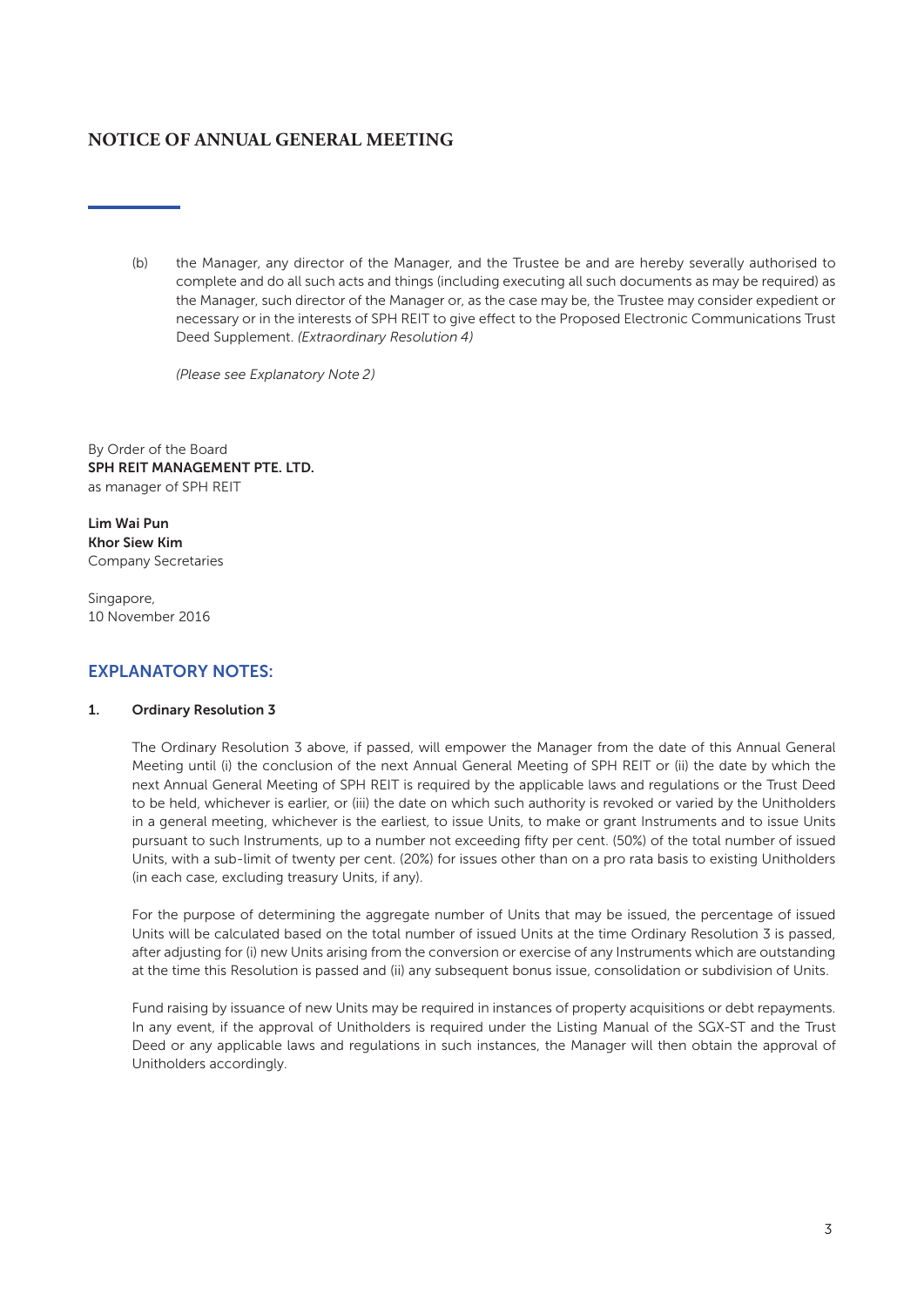#### 2. Extraordinary Resolution 4

The recent amendments to the Companies Act, Chapter 50 of Singapore (the "Companies Act") allows companies to, *inter alia*, send notices and documents electronically to their shareholders by way of electronic communications with the express, deemed or implied consent of the shareholders if the constitution of the company provides for it and the specified modes of electronic communications are set out in the constitution of the company (the "Companies Act Electronic Communications Amendments"). The Manager understands that the SGX-ST is also considering amending the listing rules of the SGX-ST (the "Listing Rules") to align the Listing Rules with the Companies Act Electronic Communications Amendments and the SGX-ST has published a consultation paper on 11 January 2016 to seek feedback from the public in relation to the Companies Act Electronic Communications Amendments.

Although SPH REIT is not bound by the Companies Act, the Manager proposes to amend the Trust Deed to adopt certain provisions of the Companies Act Electronic Communications Amendments.

(See the Appendix in relation to the Proposed Electronic Communications Trust Deed Supplement for further details.)

### NOTES:

- 1. A Unitholder who is not a relevant intermediary entitled to attend and vote at the Annual General Meeting is entitled to appoint not more than two proxies to attend and vote in his/her stead. A proxy need not be a Unitholder. Where a Unitholder appoints more than one proxy, the appointments shall be invalid unless he/she specifies the proportion of his/her holding (expressed as a percentage of the whole) to be represented by each proxy.
- 2. A Unitholder who is a relevant intermediary entitled to attend and vote at the Annual General Meeting is entitled to appoint more than one proxy to attend and vote instead of the Unitholder, but each proxy must be appointed to exercise the rights attached to a different Unit or Units held by such Unitholder. Where such Unitholder appoints more than one proxy, the appointments shall be invalid unless the Unitholder specifies the number of Units in relation to which each proxy has been appointed in the proxy form.

#### "relevant intermediary" means

- (i) a banking corporation licensed under the Banking Act, Chapter 19 of Singapore, or a wholly owned subsidiary of such a banking corporation, whose business includes the provision of nominee services and who holds Units in that capacity;
- (ii) a person holding a capital markets services licence to provide custodial services for securities under the Securities and Futures Act, Chapter 289 of Singapore, and who holds Units in that capacity; or
- (iii) the Central Provident Fund Board ("CPF Board") established by the Central Provident Fund Act, Chapter 36 of Singapore, in respect of Units purchased under the subsidiary legislation made under that Act providing for the making of investments from the contributions and interest standing to the credit of members of the Central Provident Fund, if the CPF Board holds those Units in the capacity of an intermediary pursuant to or in accordance with that subsidiary legislation.